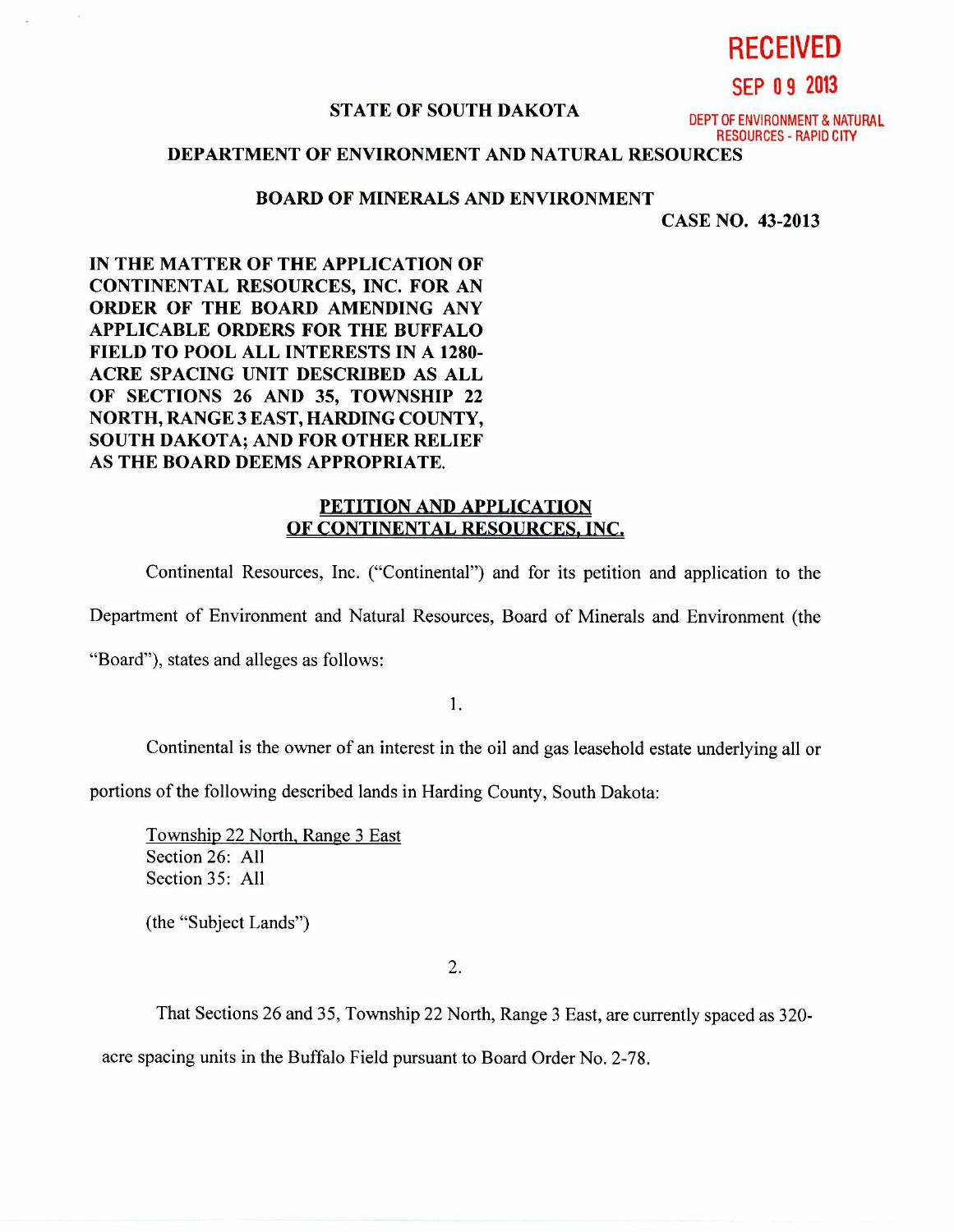That by petition filed by Continental requesting to establish Sections 26 and 35 as a 1280 acre spacing unit, it is anticipated that an order will be issued by the Board establishing said spacing unit in the Buffalo Field.

4.

That Continental hereby requests the Board authorize Continental to drill, equip and operate the Grissom 44-35H well as a horizontal well in the "B" Zone of the Red River pool in the Buffalo Field within the Subject Lands.

5.

That there are both separately owned tracts and separately owned interests in the spacing unit comprised of the Subject Lands.

6.

That a voluntary pooling of the Subject Lands has not been accomplished.

#### 7.

That Section 45-9-31 of the South Dakota Codified Laws provides as follows:

**45-9-31. Order pooling all interests in spacing unit-- Application by interested person--Notice and hearing--Terms and conditions.** In the absence of voluntary pooling, the Board of Minerals and Environment or the secretary, as applicable, upon the application of any interested person, shall enter an order pooling all interests in the spacing unit for the development and operation of the spacing unit, and for the sharing of production from the spacing unit. Each such pooling order shall be made after

 $-2-$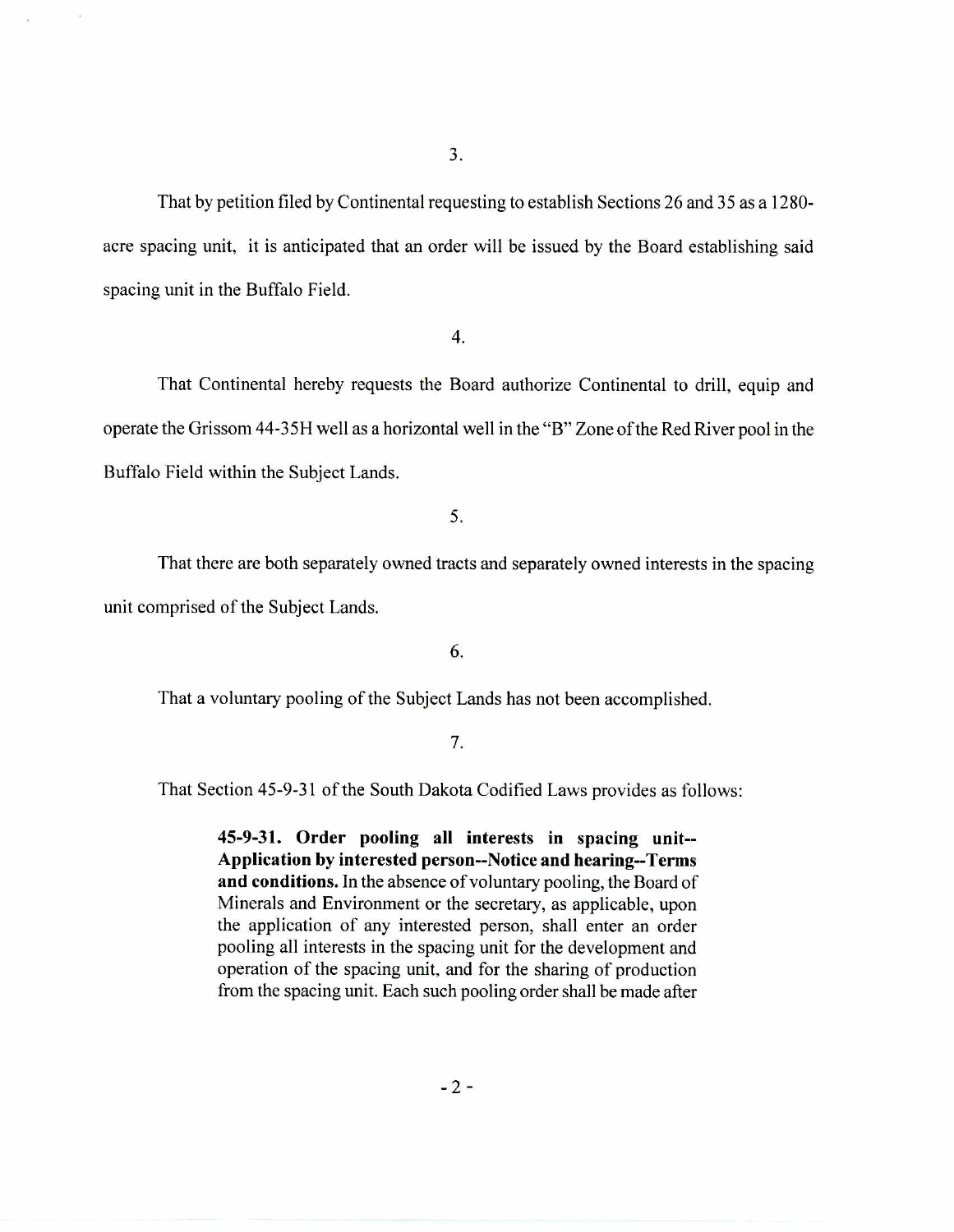notice and opportunity for hearing, and shall be upon terms and conditions that are just and reasonable, and that afford to the owner of each tract or interest in the spacing unit the opportunity to recover or receive without unnecessary expense, his or her just and equitable share.

8.

That Section 45-9-32 of the South Dakota Codified Laws provides as follows:

**45-9-32. Order of Board of Minerals and Environment pooling all interests in spacing unit--Operation of well--Rights of owners to participate--Payment of expenses.** Each such pooling order shall authorize the drilling, equipping, and operation of a well on the spacing unit; shall provide who may drill and operate the well; shall prescribe the time and manner in which all the owners in the spacing unit may elect to participate therein; and shall make provision for payment by all those who elect to participate therein of the reasonable actual cost thereof, plus a reasonable charge for supervision and interest.

9.

Continental respectfully requests that the Board enter an order to pool all interests in a

1280-acre spacing unit for the Buffalo Field described as the Subject Lands.

**10.** 

In Continental's opinion, pooling the Subject Lands will increase the ultimate recovery of

the pool, prevent waste, prevent the drilling of unnecessary wells and protect correlative rights.

WHEREFORE, Continental respectfully requests that notice of this matter be provided as

required by South Dakota laws and that thereafter the Board of Minerals and Environment enter its order granting the relief requested herein.